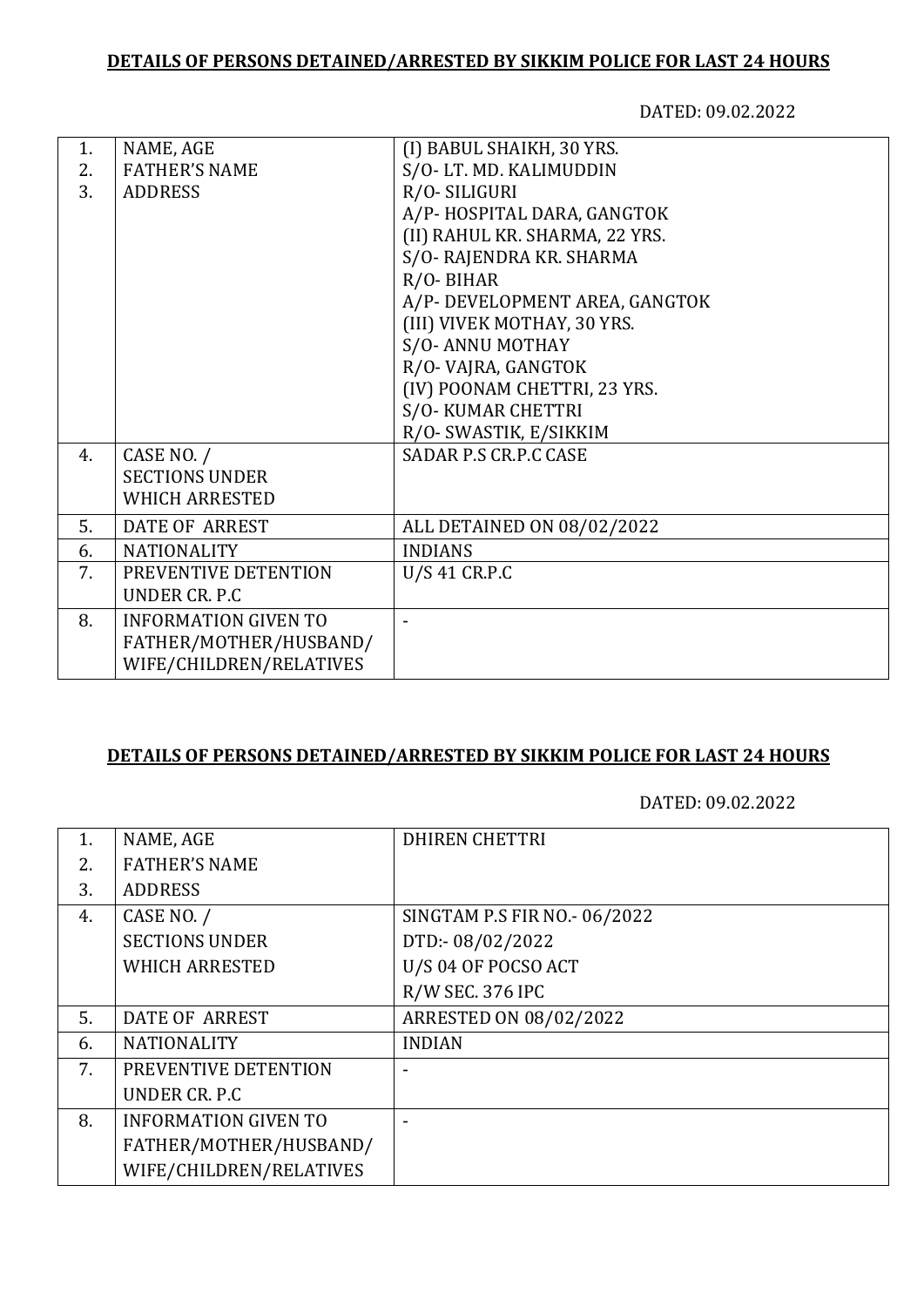# **DETAILS OF PERSONS DETAINED/ARRESTED BY SIKKIM POLICE FOR LAST 24 HOURS**

DATED: 09.02.2022

| 1. | NAME, AGE                   | GYANENDRA SINA, 23 YRS. |
|----|-----------------------------|-------------------------|
| 2. | <b>FATHER'S NAME</b>        | S/O-KAMAL KR. SINA      |
| 3. | <b>ADDRESS</b>              | R/O- SIRWANI, E/SIKKIM  |
| 4. | CASE NO. /                  | SINGTAM P.S CR.P.C CASE |
|    | <b>SECTIONS UNDER</b>       |                         |
|    | <b>WHICH ARRESTED</b>       |                         |
| 5. | DATE OF ARREST              | DETAINED ON 08/02/2022  |
| 6. | <b>NATIONALITY</b>          | <b>INDIAN</b>           |
| 7. | PREVENTIVE DETENTION        | U/S 41 CR.P.C           |
|    | UNDER CR. P.C.              |                         |
| 8. | <b>INFORMATION GIVEN TO</b> |                         |
|    | FATHER/MOTHER/HUSBAND/      |                         |
|    | WIFE/CHILDREN/RELATIVES     |                         |

### **DETAILS OF PERSONS DETAINED/ARRESTED BY SIKKIM POLICE FOR LAST 24 HOURS**

DATED: 09.02.2022

| 1. | NAME, AGE                   | (I) SAFAL DARJEE, 19 YRS.    |
|----|-----------------------------|------------------------------|
| 2. | <b>FATHER'S NAME</b>        | S/O-MOHAN DARJEE             |
| 3. | <b>ADDRESS</b>              | R/O-LOWER MICKHOLA, S/SIKKIM |
|    |                             | (II) SULEMAN RAI             |
|    |                             | S/O-BHIM BDR. RAI            |
|    |                             | R/O- UPPER KAMRANG           |
|    |                             | (III) PHURBA SHERPA, 21 YRS. |
|    |                             | S/O-RINZING SHERPA           |
|    |                             | R/O-MIDDLE PERBING           |
| 4. | CASE NO. /                  | NAMCHI P.S CR.P.C CASE       |
|    | <b>SECTIONS UNDER</b>       |                              |
|    | <b>WHICH ARRESTED</b>       |                              |
| 5. | <b>DATE OF ARREST</b>       | ALL DETAINED ON 08/02/2022   |
| 6. | <b>NATIONALITY</b>          | <b>INDIANS</b>               |
| 7. | PREVENTIVE DETENTION        | U/S 41 CR.P.C                |
|    | UNDER CR. P.C               |                              |
| 8. | <b>INFORMATION GIVEN TO</b> |                              |
|    | FATHER/MOTHER/HUSBAND/      |                              |
|    | WIFE/CHILDREN/RELATIVES     |                              |